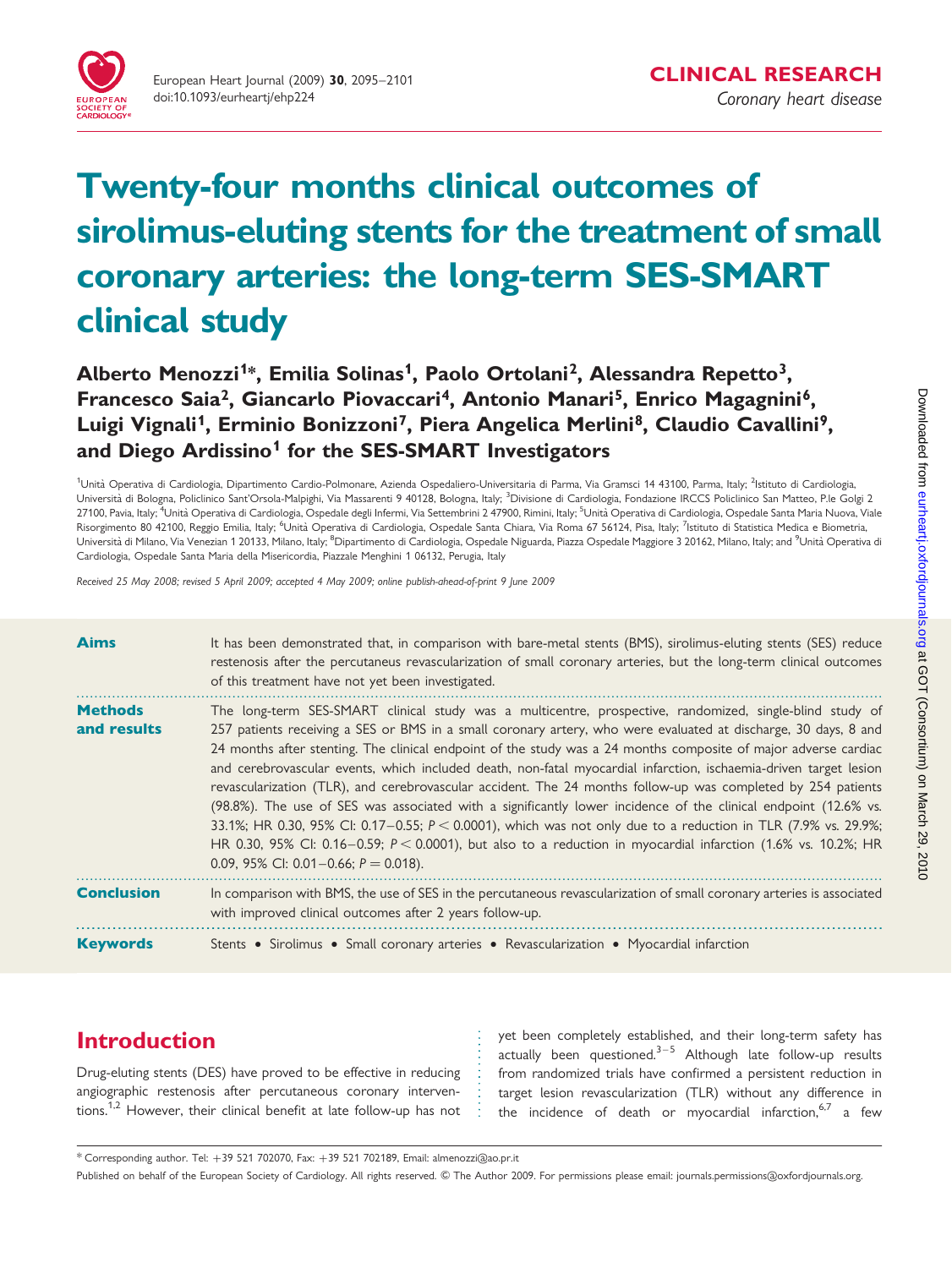pathological studies,<sup>8,9</sup> a sizeable number of case reports,<sup>10,11</sup> and data from meta-analyses and registries<sup>4,5,12</sup> have all raised concerns about the long-term safety of DES, possibly related to an increased risk of late stent thrombosis.

The Sirolimus-Eluting vs. Uncoated Stents for Prevention of Restenosis in Small Coronary Arteries (SES-SMART) angiographic trial was the first randomized prospective trial, showing that the use of sirolimus-eluting stents (SES) is associated with a reduction in restenosis in patients undergoing percutaneous coronary revascularization of small coronary arteries.<sup>13</sup> The aim of the long-term SES-SMART clinical study was to compare the 24 months efficacy and safety of SES and bare-metal stents (BMS) in this setting.

# **Methods**

## Study population

The study design and major inclusion and exclusion criteria of the SES-SMART trial have been previously reported in detail.<sup>13</sup> It was a multicentre, prospective, randomized trial designed to determine whether the use of an SES (Cypher balloon-expandable stent, Cordis, Miami Lakes, FL, USA) for the treatment of small coronary arteries is associated with a reduction in angiographic restenosis after 8 months follow-up in comparison with an identically structured BMS (Bx Sonic balloon-expandable stent, Cordis). The study population included patients with non-ST-segment elevation acute coronary syndrome, stable angina pectoris or silent myocardial ischaemia who had a de novo lesion located in a small-diameter native coronary artery (reference vessel diameter at online QCA 2.25–2.75 mm) that was amenable to percutaneous coronary intervention and could be completely covered by a single stent (maximum length 33 mm). Only approved indications for the use of SES were allowed, and so the following clinical and angiographic conditions were excluded per protocol: recent ST-segment elevation myocardial infarction (within the previous 15 days), calcified or thrombus-containing lesions, planned direct stenting, unprotected left-main, ostial or bifurcation lesion locations, total occlusions, and excessive vessel tortuosity. The other exclusion criteria were a left ventricular ejection fraction of less than 30%, severe renal dysfunction, and known allergies to aspirin, clopidogrel, ticlopidine, heparin, stainless steel, contrast agents, or sirolimus.

### Study protocol

The long-term SES-SMART clinical study involved clinical evaluations prospectively scheduled at the time of hospital discharge, 30 days  $(\pm 7$  days), 8 months ( $\pm 2$  weeks), and 24 months ( $\pm 1$  month) after the index procedure. At each time point, the patients were evaluated in terms of their vital status and the occurrence of the following adverse events: myocardial infarction (Q wave and non-Q wave), cerebrovascular accident, and the need for re-hospitalization, re-angiography or repeated revascularization procedures (repeated coronary angioplasty or coronary artery bypass grafting). Stent thrombosis was also prospectively assessed at each visit. A 12-lead electrocardiogram was recorded and compared with those obtained before and immediately after the index procedure, in order to identify any new appearance of Q waves. Complete information was also collected concerning medication regimens, especially the duration of antiplatelet therapy, which included aspirin (100 mg/day) indefinitely and clopidogrel (75 mg/day) for at least 2 months. All clinical events were assessed by an independent Clinical Events Committee unaware of the treatment assignment. The study protocols of both the angiographic and

the clinical study were approved by the Ethics Committee of each participating centre, and all of the patients gave their written informed consent.

## Study endpoints

The clinical endpoint of the study was the composite of major adverse cardiac and cerebrovascular events (MACCE) after 24 months follow-up. The MACCE were defined as all-cause death, non-fatal myocardial infarction (Q wave and non-Q wave), cerebrovascular accident, emergency or elective coronary artery bypass surgery, and emergency or elective repeat coronary angioplasty of the target lesion. Q wave myocardial infarction was defined as the occurrence of prolonged chest pain with an increase in the creatine-kinase MB fraction (to more than three times the upper limit of normal within the first 24 h of the index procedure, or to more than twice the upper limit if occurring later) and the development of new abnormal Q waves. Non-Q wave myocardial infarction required only the first two characteristics. Target lesion revascularization was defined as emergency or elective coronary artery bypass surgery, or emergency or elective repeat coronary angioplasty because of restenosis in association with angina or objective evidence of myocardial ischaemia. Cerebrovascular accident was defined as the sudden onset of vertigo, numbness, aphasia, or dysarthria, persisting for more than 24 h.

The individual components of the clinical endpoint and stent thrombosis were also evaluated. Stent thrombosis was defined as evidence of thrombus within the stented segment at the time of coronary angiography performed because of documented myocardial ischaemia.

#### Statistical methods

The data were analysed on the basis of the intention-to-treat principle using SAS software (version 6.12) and a significance level of 0.05; all of the tests were two-tailed. Categorical variables were described as percentages and compared using the  $\chi^2$  test. The binary study endpoints were analysed using Fishers' exact test. The hazard risks and their 95% confidence intervals were also calculated. Kaplan–Meier estimates were generated, and events were compared using the log-rank test.

## **Results**

A total of 257 patients were enrolled in the SES-SMART angiographic trial by 20 Italian centres: 129 were randomized to receive an SES and 128 a BMS. There were no between-group differences in their baseline clinical and angiographic characteristics (Table 1) or procedural results, which have been previously reported.<sup>13</sup> The primary endpoint of the 8 months angiographic study was the binary rate of in-segment restenosis, which occurred in 53.1% of the patients receiving a BMS but in only 9.8% of those receiving an SES and was consistent with an 82% relative risk reduction. The 8 months secondary endpoints were in-segment minimal lumen diameter, late luminal loss, and the late loss index; all of these parameters significantly improved in the SES group ( $P < 0.001$  for all).<sup>13</sup>

The 24 months follow-up of the long-term SES-SMART clinical study was completed by 254 of 257 randomized patients (98.8%): 127 of the 129 (98.4%) assigned to receive an SES and 127 of 128 (99.2%) assigned to receive a BMS. Three patients were lost to follow-up: one between the 30 days and 8 months visit, and two between the 8 and 24 months visit.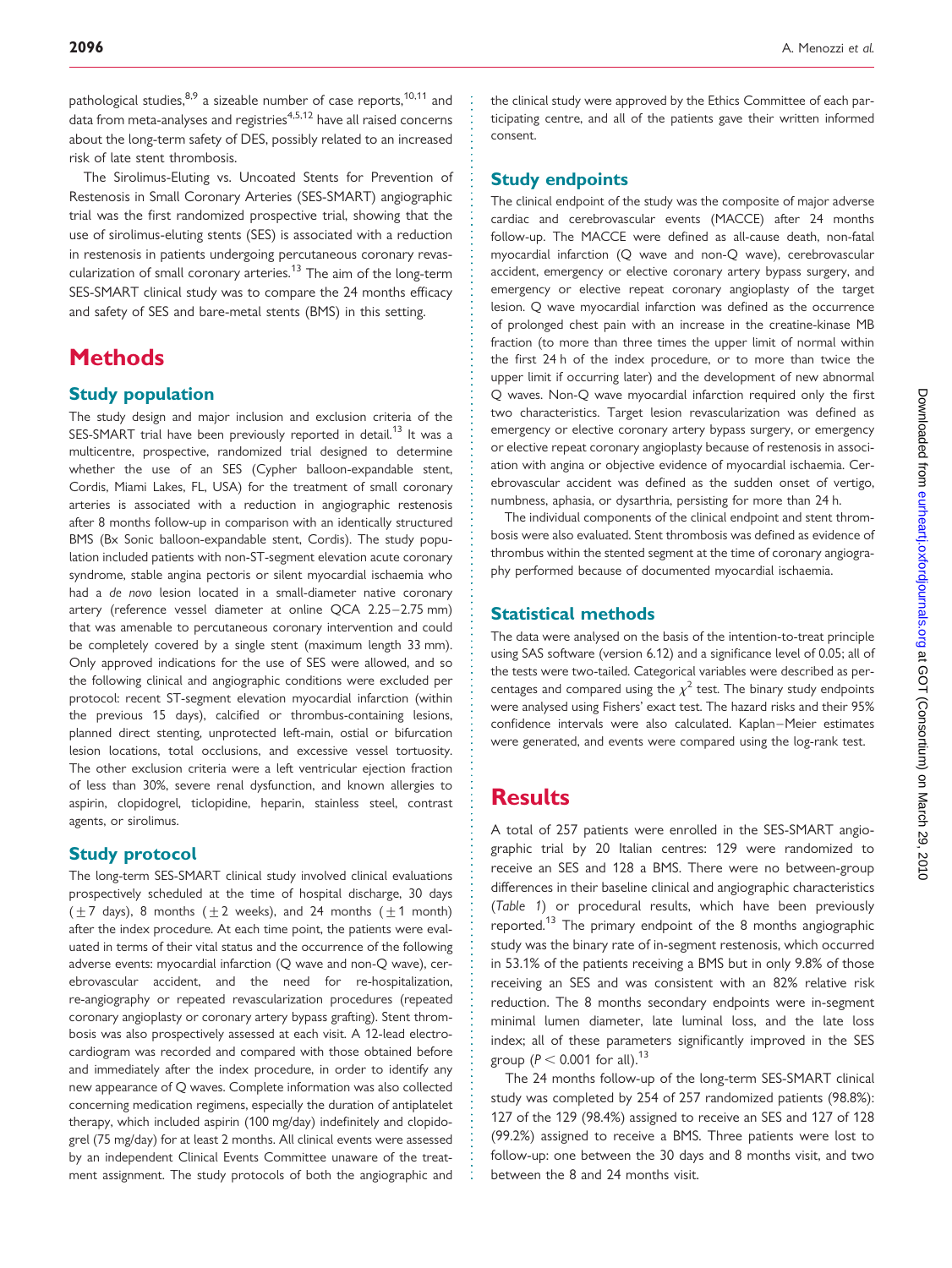| <b>Variable</b>                                          | All patients $(n = 257)$ | Sirolimus-eluting stent ( $n = 129$ ) | Bare-metal stent $(n = 128)$ | P-value |
|----------------------------------------------------------|--------------------------|---------------------------------------|------------------------------|---------|
| Demographics                                             |                          |                                       |                              |         |
| Mean age, years (SD)                                     | 63.6 (11.27)             | 63.2(11.5)                            | 63.7 (10.9)                  | 0.68    |
| Males, no. (%)                                           | 184 (71.6)               | 99 (76.7)                             | 85 (66.4)                    | 0.07    |
| Risk factors, no. (%)                                    |                          |                                       |                              |         |
| Diabetes mellitus                                        | 64 (24.9)                | 25(19.4)                              | 39 (29.7)                    | 0.06    |
| Hypertension                                             | 165 (64.7)               | 84 (65.1)                             | 81 (64.3                     | 0.85    |
| Hyperlipidaemia                                          | 162(63)                  | 79 (61.2)                             | 83 (64.8)                    | 0.54    |
| Current smoking                                          | 42 (16.3)                | 24 (18.6)                             | 18 (14.1)                    | 0.32    |
| History, no. (%)                                         |                          |                                       |                              |         |
| Acute coronary syndromes without<br>ST-segment elevation | 109 (42.3)               | 63(48.8)                              | 46 (35.8)                    |         |
| Chronic stable angina pectoris                           | 119 (46.4)               | 56 (43.4)                             | 63 (49.6)                    | 0.06    |
| Silent myocardial ischaemia                              | 29(11.3)                 | 10(8.0)                               | 19 (14.6)                    |         |
| Previous myocardial infarction                           | 74 (28.8)                | 38 (29.5)                             | 36(28.1)                     | 0.81    |
| Previous PCI                                             | 55(21.5)                 | 26(20.3)                              | 29 (22.7)                    | 0.65    |
| Previous CABG                                            | 21(8.2)                  | 13(10.2)                              | 8(6.3)                       | 0.26    |
| Diseased vessels, no. (%)                                |                          |                                       |                              |         |
| 1                                                        | 90 (35.2)                | 47 (36.4)                             | 43 (33.9)                    |         |
| $\overline{2}$                                           | 93 (36.3)                | 46 (35.7)                             | 47 (37.3)                    | 0.91    |
| 3                                                        | 73 (28.4)                | 36 (27.9)                             | 37(29.1)                     |         |
| Target artery, no. (%)                                   |                          |                                       |                              |         |
| Left anterior descending                                 | 71 (27.5)                | 41 (31.5)                             | 30(23.6)                     |         |
| Diagonal branch                                          | 23(9.2)                  | 13(10.3)                              | 10(7.9)                      |         |
| Left circumflex                                          | 77 (29.9)                | 32 (24.4)                             | 45 (35.4)                    | 0.32    |
| Obtuse marginal branch                                   | 45 (17.7)                | 23(18.6)                              | 22(17.3)                     |         |
| Right coronary artery                                    | 40 (15.7)                | 20 (15.7)                             | 20 (15.8)                    |         |
| Type of lesion (ACC/AHA), no. (%)                        |                          |                                       |                              |         |
| Α                                                        | 63 (24.6)                | 30(23.3)                              | 33 (25.8)                    |         |
| <b>B1</b>                                                | 120 (46.7)               | 60(46.5)                              | 60(46.9)                     |         |
| B <sub>2</sub>                                           | 52 (24.5)                | 31 (24.2)                             | 32(25.0)                     | 0.48    |
| C                                                        | 11 $(4.3)$               | 8(6.2)                                | 3(2.3)                       |         |
| Mean lesion characteristics, mm (SD)                     |                          |                                       |                              |         |
| Reference vessel diameter                                | 2.20(0.28)               | 2.22(0.29)                            | 2.17(0.26)                   | 0.15    |
| Lesion length                                            | 11.84(6.15)              | 13.01 (6.53)                          | 10.66(5.51)                  | 0.002   |

PCI, percutaneous coronary intervention; CABG, coronary artery bypass surgery; ACC, American College of Cardiology; AHA, American Heart Association.

During the 24 months of the study, MACCE were observed in 16 patients randomized to receive an SES and 42 randomized to receive a BMS (12.6% vs. 33.1%; hazard risk 0.30, 95% CI: 0.17– 0.55;  $P < 0.0001$ ). As a consequence, the rate of survival free from the composite clinical endpoint was significantly higher in the patients treated with an SES (87.6% vs. 67.2%;  $P < 0.0001$ ) (Figure 1).

Six deaths occurred during the 24 months follow-up period: one in the SES group and five in the BMS group (0.8% vs. 3.9%; hazard risk 0.17, 95% CI 0.02-0.38;  $P = 0.097$ ), including one non-cardiac death in the SES group (due to malignancy) and four in the BMS group (due to malignancy in two cases, pneumonia in one, and following a stroke in one); the other death in the BMS group was sudden and therefore considered to be due to a cardiac cause.

The incidence of myocardial infarction was significantly lower in the patients treated with SES (1.6% vs. 10.2%; hazard risk 0.09, 95% CI 0.01–0.66;  $P = 0.018$ ), as was that of TLR (7.9% vs. 29.9%; hazard risk 0.30, 95% CI 0.16-0.59;  $P \le 0.0001$ ).

Thirty-four patients in the BMS group underwent TLR during the follow-up period: the revascularization was driven by myocardial ischaemia (stable angina or acute coronary syndrome) in 23 cases (67.6%) and occurred at different times after the index procedure; in the remaining 11 patients (32.3%), it was a consequence of restenosis revealed by the 8 months protocol angiogram in the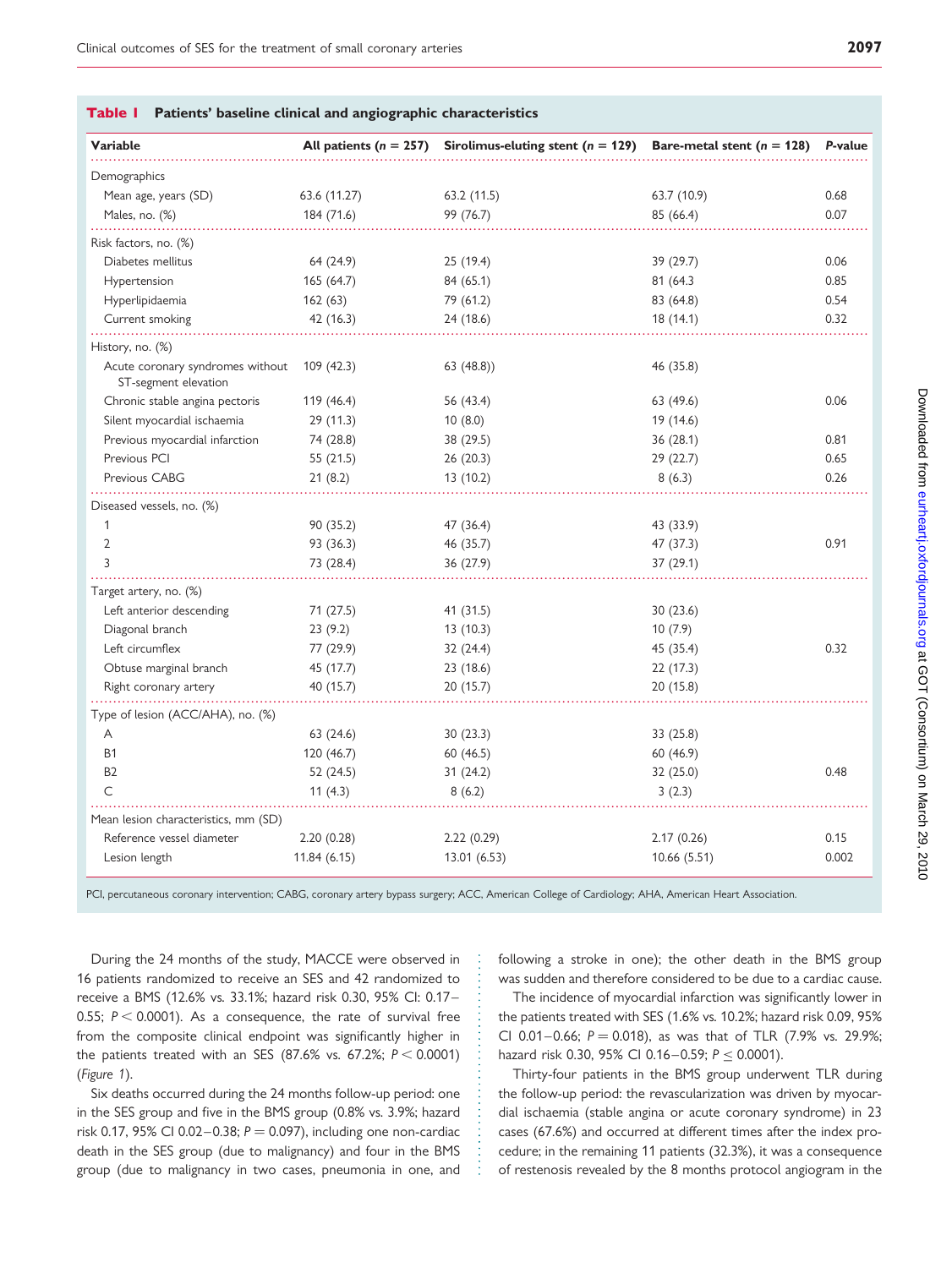absence of symptoms. Of the nine patients in the SES group who underwent TLR, six (66.6%) had angina at the time of



re-angiography and three (33.3%) were asymptomatic. Among

Figure I Kaplan–Meier curve showing survival free from the composite clinical endpoint after 24 months.





Table 2 Clinical outcomes after 24 months

the revascularized patients as a whole, only one from the BMS group (who had undergone early re-angiography and TLR three months after the index procedure because of effort angina) developed a periprocedural myocardial infarction. No other procedure-related events occurred in the patients undergoing TLR, including myocardial infarction and death during the follow-up period. The rate of survival free of myocardial infarction was significantly higher in the patients treated with an SES (98.2% vs. 94.5%;  $P < 0.0001$ ) (Figure 2).

There was no difference between the two study groups in terms of the incidence of cerebrovascular accidents (2.4% vs. 2.4%; hazard risk 0.48, 95% CI 0.09-2.62;  $P = 0.395$ ).

The combination of death and myocardial infarction was significantly reduced in the SES group (2.4% vs. 12.6%; hazard risk 0.13, 95% CI 0.03-0.59;  $P = 0.008$ ).

Five stent thromboses occurred during the 24 months follow-up period: one in the SES group and four in the BMS group (0.8% vs. 3.1%; relative risk 0.25, 95% CI 0.20–2.32;  $P = 0.36$ ). All were subacute and occurred within 5 days of stent implantation; they were all angiographically documented and therefore classified as definite stent thrombosis on the basis of the ARC criteria. One possible stent thrombosis was reported in the BMS group as a consequence of an unexplained sudden death occurring 11 months after the index procedure. No probable or possible cases of stent thrombosis occurred in the SES group. Table 2 shows the clinical outcomes of the study in detail, and Table 3 shows the distributions of the individual components of the endpoint and stent thromboses at discharge and after 8 and 24 months.

There were relatively few adverse events in both groups during the last 16 months of the study. It is particularly worth noting that MACCE were more than halved in the SES group and showed a trend towards a lower incidence in comparison with the BMS group (3.9% vs. 8.7%; hazard risk 0.45, 95% CI 0.16 – 1.29;  $P = 0.138$ ).

Table 4 shows medical therapy, including antiplatelet treatment, at the time of hospital discharge, after 30 days and after 8 and 24 months. There was no difference between the two groups at any of these time points.

| Variable                        | Sirolimus-eluting stent ( $n = 127$ ) | Bare-metal stent $(n = 127)$ | <b>HR (95% CI)</b>  | P-value  |
|---------------------------------|---------------------------------------|------------------------------|---------------------|----------|
| All MACCE <sup>a</sup>          | 16 (12.6%)                            | 42 (33.1%)                   | $0.30(0.17 - 0.55)$ | < 0.0001 |
| Death                           | $1(0.8\%)$                            | $5(3.9\%)$                   | $0.17(0.02 - 0.38)$ | 0.097    |
| Myocardial infarction           | 2(1.6%)                               | 13 (10.2%)                   | $0.09(0.01 - 0.66)$ | 0.018    |
| O wave                          | 0                                     | 3(2.3%)                      |                     |          |
| Non-O wave                      | 2(1.6%)                               | 10(7.9%)                     |                     |          |
| Target lesion revascularization | 11(7.9%)                              | 38 (29.9%)                   | $0.30(0.16 - 0.59)$ | < 0.0001 |
| Surgical revascularization      | $\Omega$                              | 4(3.2%)                      |                     |          |
| Percutaneous revascularization  | 11(7.9%)                              | 34 (28.6%)                   |                     |          |
| Cerebrovascular accident        | 3(2.4%)                               | 3(2.4%)                      | $0.48(0.09 - 2.62)$ | 0.395    |
| Death and myocardial infarction | 3(2.4%)                               | 16 (12.6%)                   | $0.13(0.03 - 0.59)$ | 0.008    |
| Stent thrombosis                | $1(0.8\%)$                            | 4(3.1%)                      | $0.24(0.03 - 2.14)$ | 0.201    |

a Major adverse cardiac and cerebrovascular events included death, non-fatal myocardial infarction, ischaemia-driven target lesion revascularization, and cerebrovascular accident.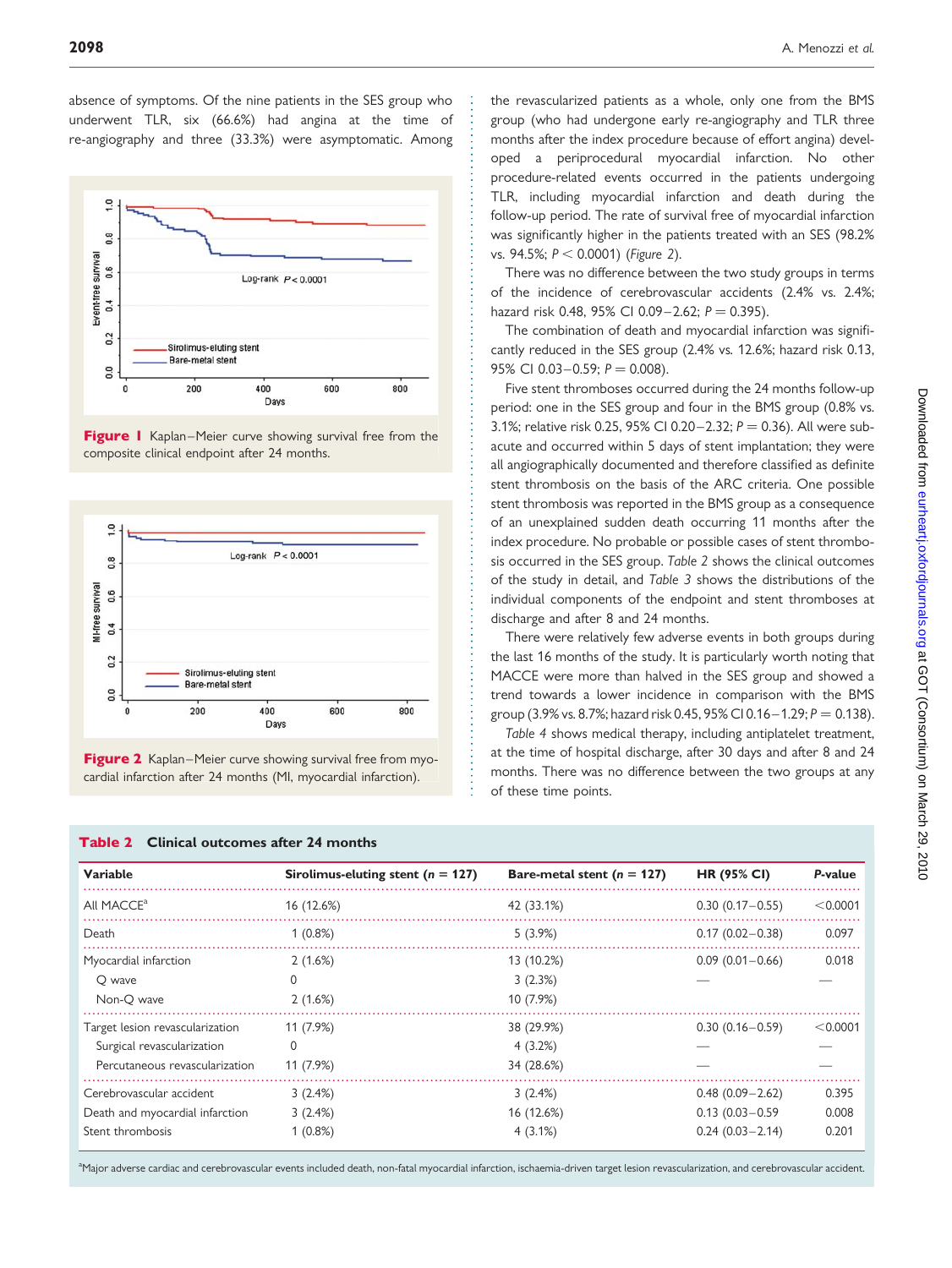### Table 3 Distribution of clinical events during different follow-up intervals

| Variable                            | Sirolimus-eluting stent ( $n = 129$ ) | Bare-metal stent $(n = 128)$   |
|-------------------------------------|---------------------------------------|--------------------------------|
| Before hospital discharge           |                                       |                                |
| Death                               | 0                                     | 0                              |
| Cardiac death                       | $\Omega$                              | 0                              |
| Myocardial infarction               | 2(1.6%)                               | 3(2.3%)                        |
| Non-Q wave                          | 2(1.6%)                               | 3(2.3%)                        |
| O wave                              | $\Omega$                              | $\Omega$                       |
| Target lesion revascularization     | $\Omega$                              | 0                              |
| Cerebrovascular accident            | $\Omega$                              | $\Omega$                       |
| Stent thrombosis                    | 1(0.8%)                               | 1(0.8%)                        |
| Variable                            | Sirolimus-eluting stent ( $n = 128$ ) | Bare-metal stent ( $n = 128$ ) |
| From hospital discharge to 8 months |                                       |                                |
| Death                               | 0                                     | 2(1.6%)                        |
| Cardiac death                       | 0                                     | $\mathbf 0$                    |
| Myocardial infarction               | 0                                     | 7(5.5%)                        |
| Non-Q wave                          | 0                                     | 5(3.9%)                        |
| O wave                              | 0                                     | 2(1.6%)                        |
| Target lesion revascularization     | $9(7.0\%)$                            | 33 (25.8%)                     |
| Surgical revascularization          | 0                                     | 3(2.4%)                        |
| Percutaneous revascularization      | 9(7.0%)                               | 30 (23.4%)                     |
| Cerebrovascular accident            | $1(0.8\%)1$                           | $1(0.8\%)$                     |
| Stent thrombosis                    | $\mathbf 0$                           | 3(2.4%)                        |
| Variable                            | Sirolimus-eluting stent ( $n = 127$ ) | Bare-metal stent ( $n = 125$ ) |
| From 8 to 24 months                 |                                       |                                |
| Death                               | 1(0.8%)                               | 3(2.4%)                        |
| Cardiac death                       | 0                                     | $1(0.8\%)$                     |
| Myocardial infarction               | 0                                     | 3(2.4%)                        |
| Non-Q wave                          | 0                                     | $1(0.8\%)$                     |
| O wave                              | 0                                     | 2(1.6%)                        |
| Target lesion revascularization     | 2(1.6%)                               | $5(4.0\%)$                     |
| Surgical revascularization          | $\Omega$                              | 1(0.8%)                        |
| Percutaneous revascularization      | 2(1.6%)                               | 4(3.2%)                        |
| Cerebrovascular accident            | 2(1.6%)                               | 2(1.6%)                        |
| Stent thrombosis                    | 0                                     | 0                              |

|                | <b>Discharge</b> |            | 30 Days    |                 | 8 Months   |                 | 24 Months  |                 |
|----------------|------------------|------------|------------|-----------------|------------|-----------------|------------|-----------------|
|                | <b>SES</b>       | <b>BMS</b> | <b>SES</b> | .<br><b>BMS</b> | <b>SES</b> | .<br><b>BMS</b> | <b>SES</b> | .<br><b>BMS</b> |
| Aspirin        | 98.4             | 98.4       | 94.3       | 94.4            | 90.1       | 87.3            | 85.7       | 88.1            |
| Clopidogrel    | 65.1             | 59.3       | 53.4       | 57.1            | 8.4        | 7.0             | 4.6        | 6.3             |
| Ticlopidine    | 34.1             | 40.6       | 32.0       | 29.1            | 11.5       | 11.9            | 6.9        | 6.3             |
| Beta-blockers  | 82.9             | 81.2       | 81.4       | 78.3            | 73.3       | 77.8            | 70.3       | 75.4            |
| ACE-inhibitors | 55.8             | 56.3       | 55.0       | 56.2            | 50.4       | 54.6            | 46.5       | 50.2            |
| <b>Statins</b> | 71.3             | 70.3       | 71.3       | 70.3            | 68.7       | 67.4            | 68.0       | 68.2            |

SES, sirolimus-eluting stent; BMS, bare-metal stent. None of the P-values was statistically significant.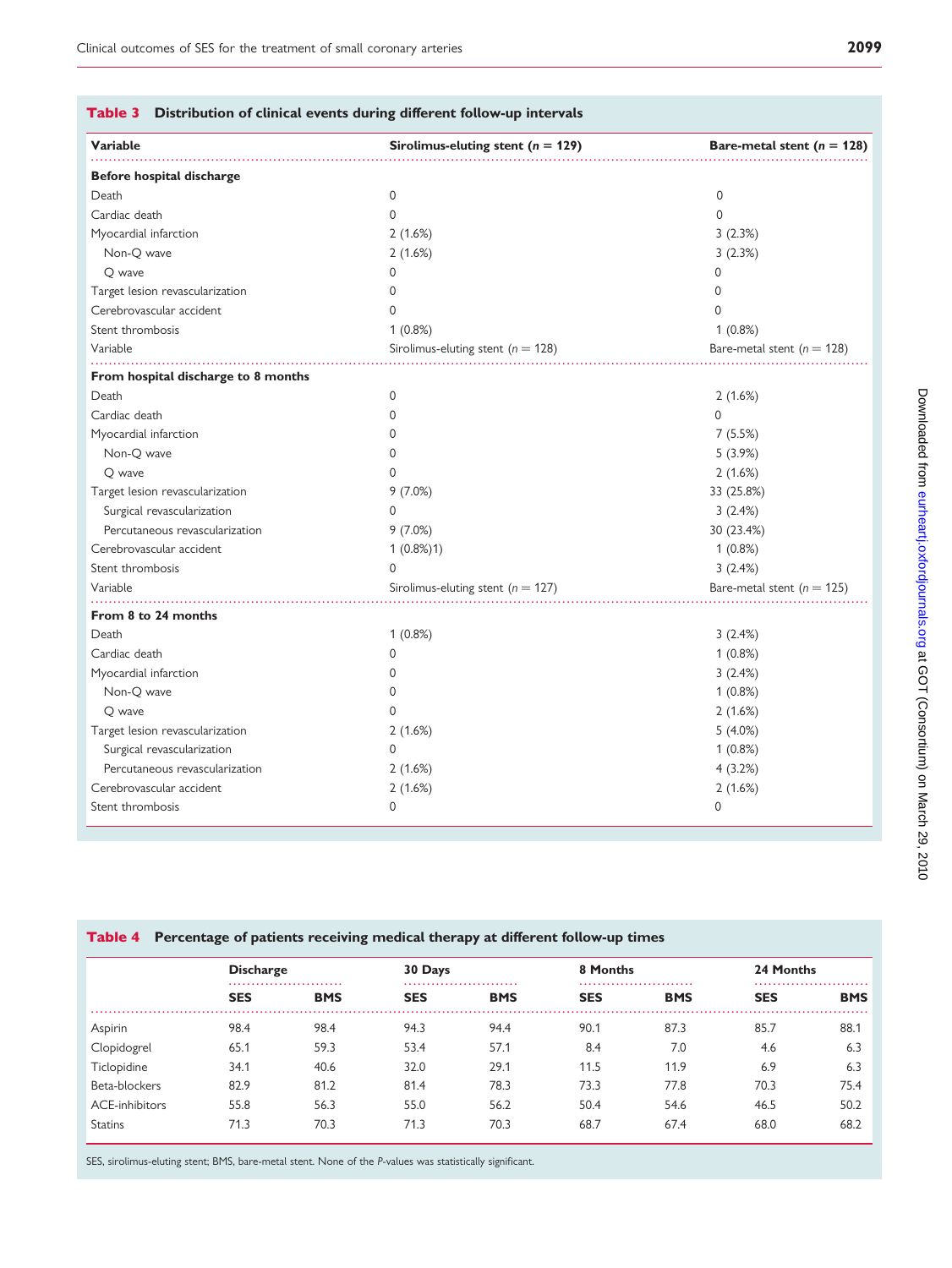# **Discussion**

The most important finding of the study is that the use of SES for the percutaneous revascularization of small coronary arteries is associated with a reduction in the 24 months incidence of the composite endpoint of death, myocardial infarction, clinically driven TLR, and cerebrovascular accident in comparison with BMS. This reduction was mainly due to the lower incidence of myocardial infarction and clinically driven TLR. The reduced need for TLR was expected with SES, but not the lower incidence of myocardial infarction.

Data from post hoc analyses,<sup>3</sup> meta-analyses<sup>4,5</sup> and registries<sup>12</sup> have suggested an increased risk of adverse ischaemic events at long-term follow-up possibly related to stent thrombosis in patients treated with DES (hence the recent aphorism 'trading restenosis for thrombosis'). More recent results from meta-analyses of randomized trials<sup>14,15</sup> and registries<sup>16,17</sup> have shown that the use of DES rather than BMS is not associated with different outcomes in terms of 'hard' endpoints, including death or myocardial infarction, but it is still unclear why the reduction in restenosis and the need for repeat revascularization associated with DES does not translate into a reduction in the incidence of myocardial infarction. One possible reason, at least in the general population, could be the balance between the increased risk of late thrombotic events with DES and the increased risk of adverse events related to repeated revascularization procedures with BMS.

However, the idea that the reduced incidence of angiographic restenosis does not translate into a clear long-term clinical benefit and that thrombosis may be the price that has to be paid for it, does not seem to apply to our results, because we found that the use of SES to treat small coronary arteries improved both angiographic and clinical outcomes. The reduced incidence of myocardial infarction observed in our study is in line with the findings of a recent retrospective analysis of the BASKET trial, which showed that the 'small vessel' variable is an independent predictor of a reduction in the composite endpoint of death and myocardial infarction after 18 months follow-up in patients treated with DES.<sup>18</sup> Similarly, data from a large meta-analysis have shown that SES are associated with a lower incidence of myocardial infarction than BMS.<sup>19</sup> These results may not apply to larger vessels because no difference in the incidence of death or myocardial infarction has been found in unselected populations. $14-17$ Although stent thrombosis was not a study endpoint, it is also worth noting that there was no difference in the incidence of stent thrombosis between the patients receiving a SES and those receiving a BMS and that there was only one case of possible late stent thrombosis.

Another important finding of the present study is that the 8 months reduction in adverse events obtained with the use of SES persisted during the second part of the follow-up. There were no signs of reduced efficacy or late catch-up, but there was a trend towards a further reduction in the need for revascularization. Moreover, there were very few adverse events (including death and myocardial infarction) after 8 months in the SES group, thus showing that SES has a favourable long-term safety profile at least up to 24 months. Similarly, a low adverse event

rate at long-term follow-up in patients treated with SES has also been reported in a sub-analysis of the Sirtax trial.<sup>20</sup>

It is not known why the implantation of an SES in small coronary arteries seems to reduce the incidence of myocardial infarction during long-term follow-up, but one possible explanation is the prevention of restenosis itself. By reducing the need for repeat revascularization, DES may prevent periprocedural myocardial infarction, and this could be particularly relevant in the case of small vessels, which are at high risk of restenosis. However, this explanation does not apply to our cases because only one myocardial infarction occurred as a consequence of repeat revascularization. Another possible explanation is that the restenotic process in small coronary arteries is more likely to lead to a total occlusion, because a narrow diameter cannot accommodate even minimal degrees of neointimal hyperplasia without becoming occluded. It is tempting to speculate that DES may prevent coronary occlusion (and ultimately myocardial infarction) by reducing neointimal hyperplasia, but the biological mechanism by which their use in small coronary arteries seems to reduce the occurrence of myocardial infarction has not been clearly identified, and only speculative hypotheses can be made. However, although our observation needs to be confirmed by larger and specifically designed studies, evidence from subgroup analyses of larger trials (including the long-term data from the BASKET study) seems to support it. $21$ 

## Study limitations

This was a single-blind study as the clinicians were not blinded to the assigned treatment; however, the risk of a selection bias was minimized by its randomized design. Furthermore, the study has limited statistical power for rare events such as death or stent thrombosis because the sample size was calculated on the basis of the primary angiographic endpoint.

# **Conclusions**

The SES-SMART angiographic and long-term clinical studies provide evidence that using SES to revascularize small coronary arteries is safe and highly effective in reducing angiographic restenosis and MACCE after 24 months follow-up.

The improvement in clinical outcomes is not only related to the reduction in ischaemia-driven TLR, but also to the lower incidence of myocardial infarction. These findings support the use of SES for the percutaneus revascularization of small coronary arteries.

## Funding

This study was mainly financed by the institutional funds of the participating centres; complementary funding was provided by Cordis Italia, Milan, Italy. The sponsor provided free stents and was responsible for trial logistics. The sponsor played no role in the study design, data analysis, or manuscript writing.

Conflict of interest: none declared.

## **References**

1. Morice MC, Serruys PW, Sousa JE, Fajadet J, Ban Hayashi E, Perin M, Colombo A, Schuler G, Barragan P, Guagliumi G, Molnàr F, Falotico R, RAVEL Study Group. Randomized Study with the Sirolimus-Coated Bx Velocity Balloon-Expandable Stent in the Treatment of Patients with de Novo Native Coronary Artery